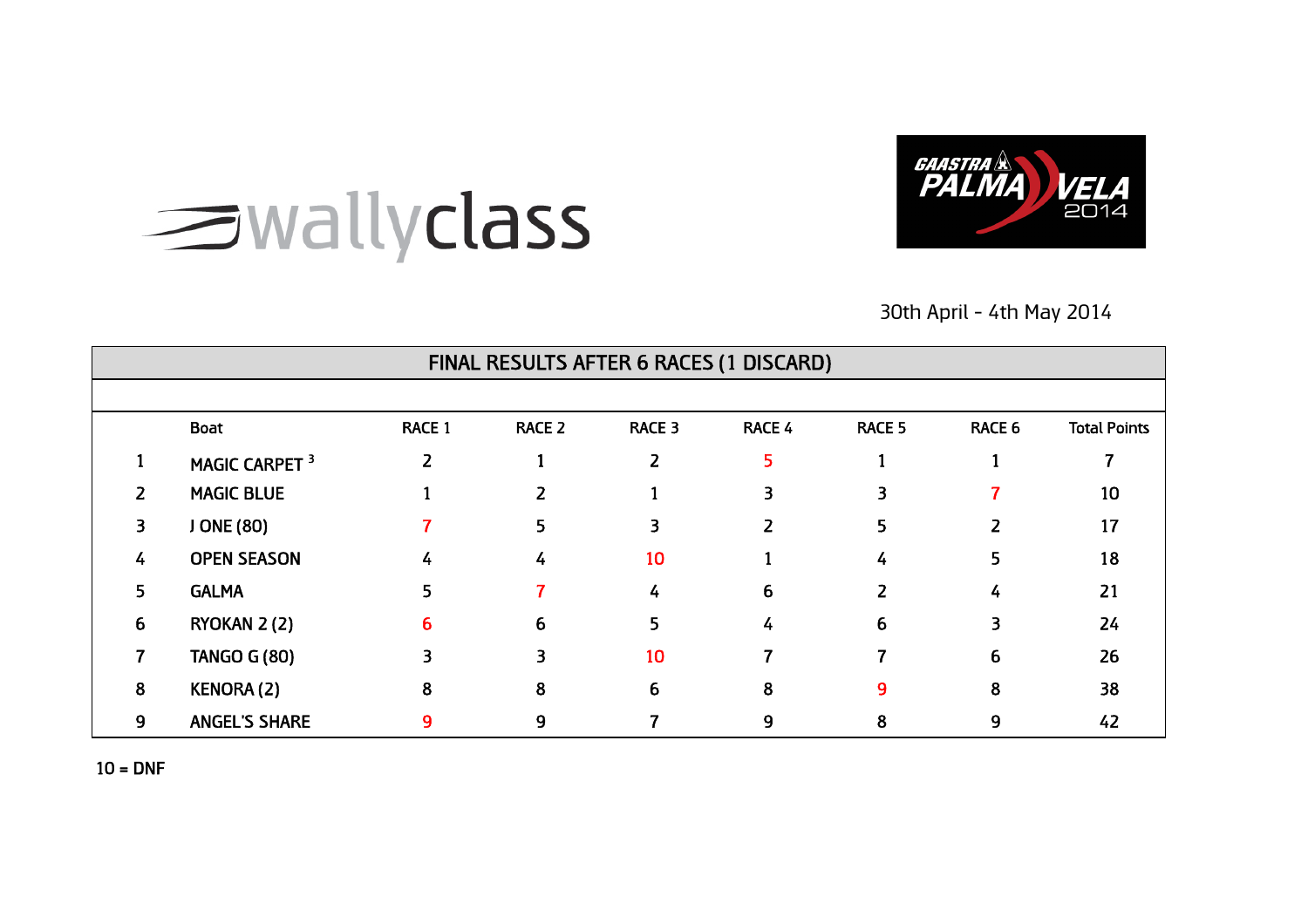



| Course #       | 1                     |       | Race #    | 1                      |                | Palma de Majorca    |                   |              |  |
|----------------|-----------------------|-------|-----------|------------------------|----------------|---------------------|-------------------|--------------|--|
| T.W.S.:        | 8 Kn                  |       | Start at: | 13.00.00               |                | Date:               | 1st May 2014      |              |  |
|                |                       | TCC   | Rating    | <b>Elapsed</b><br>Time | Owner<br>Bonus | New elapsed<br>time | Corrected<br>Time | <b>Delta</b> |  |
| $\mathbf{1}$   | <b>MAGIC BLUE</b>     | 1.550 | 1.010     | 1:09:55                | 0.00%          | 1:09:55             | 1:10:36           | 0:00:00      |  |
| 2              | <b>MAGIC CARPET 3</b> | 1.736 | 1.131     | 1:03:20                | 0.00%          | 1:03:20             | 1:11:38           | 0:01:02      |  |
| $\overline{3}$ | <b>TANGO G (80)</b>   | 1.427 | 0,930     | 1:17:30                | 0.00%          | 1:17:30             | 1:12:03           | 0:01:27      |  |
| 4              | <b>OPEN SEASON</b>    | 1.726 | 1.124     | 1:05:15                | 0.00%          | 1:05:15             | 1:13:22           | 0:02:46      |  |
| 5              | <b>GALMA</b>          | 1.535 | 1.000     | 1:13:35                | 0.00%          | 1:13:35             | 1:13:35           | 0:02:59      |  |
| 6              | RYOKAN 2(2)           | 1.423 | 0.927     | 1:20:10                | 0.00%          | 1:20:10             | 1:14:19           | 0:03:43      |  |
| $\overline{7}$ | J ONE (80)            | 1,422 | 0.926     | 1.20.25                | 0.00%          | 1:20:25             | 1:14:30           | 0:03:54      |  |
| 8              | <b>KENORA (2)</b>     | 1.497 | 0.975     | 1:21:10                | 0.00%          | 1:21:10             | 1:19:09           | 0:08:33      |  |
| 9              | <b>ANGEL'S SHARE</b>  | 1.724 | 1,123     | 1:14:51                | 0.00%          | 1:14:51             | 1:24:04           | 0:13:28      |  |

## Start to Windward Mark

|   |                       |       | Rating | Elapsed<br>Time | Owner<br><b>Bonus</b> | New elapsed<br>time | Corrected<br>Time | <b>Delta</b> |
|---|-----------------------|-------|--------|-----------------|-----------------------|---------------------|-------------------|--------------|
|   | <b>MAGIC BLUE</b>     | 1.550 | 1.010  | 0:17:38         | 0.00%                 | 0:17:38             | 0:17:48           | 0:00:00      |
|   | <b>MAGIC CARPET 3</b> | 1.736 | 1,131  | 0:16:24         | 0.00%                 | 0:16:24             | 0:18:33           | 0:00:45      |
| 3 | <b>GALMA</b>          | 1.535 | 1.000  | 0:18:47         | 0.00%                 | 0:18:47             | 0:18:47           | 0:00:59      |
| 4 | <b>OPEN SEASON</b>    | 1.726 | 1,124  | 0:17:19         | 0.00%                 | 0:17:19             | 0:19:28           | 0:01:40      |
| 5 | <b>TANGO G (80)</b>   | 1.427 | 0.930  | 0:21:07         | 0.00%                 | 0:21:07             | 0:19:38           | 0:01:50      |
| 6 | RYOKAN 2 (2)          | 1.423 | 0.927  | 0:21:16         | 0.00%                 | 0:21:16             | 0:19:43           | 0:01:55      |
|   | <b>ONE (80)</b>       | 1.422 | 0,926  | 0:21:40         | 0.00%                 | 0:21:40             | 0:20:04           | 0:02:16      |
| 8 | <b>KENORA (2)</b>     | 1.497 | 0.975  | 0:22:32         | 0.00%                 | 0:22:32             | 0:21:59           | 0:04:10      |
| 9 | <b>ANGEL'S SHARE</b>  | 1.724 | 1.123  | 0:20:08         | 0.00%                 | 0:20:08             | 0:22:37           | 0:04:48      |

|   |                       |       | Rating | Elapsed<br>Time | Owner<br><b>Bonus</b> | New elapsed<br>time | Corrected<br>Time | Delta   |
|---|-----------------------|-------|--------|-----------------|-----------------------|---------------------|-------------------|---------|
|   | TANGO G (80)          | 1,427 | 0.930  | 0:16:20         | $0.00\%$              | 0:16:20             | 0:15:11           | 0:00:00 |
| 2 | ONE (80)              | 1,422 | 0.926  | 0:16:40         | 0.00%                 | 0:16:40             | 0:15:26           | 0:00:15 |
| 3 | <b>MAGIC BLUE</b>     | 1.550 | 1.010  | 0:15:47         | 0.00%                 | 0:15:47             | 0:15:56           | 0:00:45 |
| 4 | <b>OPEN SEASON</b>    | 1.726 | 1.124  | 0:14:11         | 0.00%                 | 0:14:11             | 0:15:57           | 0:00:46 |
| 5 | <b>MAGIC CARPET 3</b> | 1.736 | 1.131  | 0:14:12         | 0.00%                 | 0:14:12             | 0:16:04           | 0:00:53 |
| 6 | <b>RYOKAN 2 (2)</b>   | 1,423 | 0.927  | 0:17:28         | 0.00%                 | 0:17:28             | 0:16:12           | 0:01:00 |
| 7 | <b>KENORA (2)</b>     | 1,497 | 0.975  | 0:16:52         | 0.00%                 | 0:16:52             | 0:16:27           | 0:01:16 |
| 8 | <b>GALMA</b>          | 1.535 | 1.000  | 0:16:31         | 0.00%                 | 0:16:31             | 0:16:31           | 0:01:20 |
| 9 | <b>ANGEL'S SHARE</b>  | 1.724 | 1.123  | 0:16:17         | 0.00%                 | 0:16:17             | 0:18:17           | 0:03:06 |

| Leeward Mark to Windward Mark                                                                           |                       |       |       |         |       |         |         |         |  |
|---------------------------------------------------------------------------------------------------------|-----------------------|-------|-------|---------|-------|---------|---------|---------|--|
| New elapsed<br>Elapsed<br>Owner<br>Corrected<br>Rating<br><b>Delta</b><br>time<br>Bonus<br>Time<br>Time |                       |       |       |         |       |         |         |         |  |
|                                                                                                         | <b>MAGIC BLUE</b>     | 1.550 | 1.010 | 0:18:39 | 0.00% | 0:18:39 | 0:18:50 | 0:00:00 |  |
| 2                                                                                                       | <b>MAGIC CARPET 3</b> | 1.736 | 1,131 | 0:16:49 | 0.00% | 0:16:49 | 0:19:01 | 0:00:11 |  |
| 3                                                                                                       | <b>GALMA</b>          | 1.535 | 1.000 | 0:19:22 | 0.00% | 0:19:22 | 0:19:22 | 0:00:32 |  |
| 4                                                                                                       | <b>TANGO G (80)</b>   | 1.427 | 0.930 | 0:21:11 | 0.00% | 0:21:11 | 0:19:42 | 0:00:52 |  |
| 5                                                                                                       | <b>OPEN SEASON</b>    | 1.726 | 1.124 | 0:17:35 | 0.00% | 0:17:35 | 0:19:46 | 0:00:56 |  |
| 6                                                                                                       | RYOKAN 2 (2)          | 1.423 | 0.927 | 0:21:31 | 0.00% | 0:21:31 | 0:19:57 | 0:01:07 |  |
| 7                                                                                                       | J ONE (80)            | 1.422 | 0.926 | 0:22:34 | 0.00% | 0:22:34 | 0:20:54 | 0:02:04 |  |
| 8                                                                                                       | <b>KENORA (2)</b>     | 1.497 | 0.975 | 0:21:46 | 0.00% | 0:21:46 | 0:21:14 | 0:02:24 |  |
| 9                                                                                                       | <b>ANGEL'S SHARE</b>  | 1.724 | 1,123 | 0:19:37 | 0.00% | 0:19:37 | 0:22:02 | 0:03:12 |  |

| Windward Mark to Finish                                                                        |   |                       |       |       |         |       |         |         |         |
|------------------------------------------------------------------------------------------------|---|-----------------------|-------|-------|---------|-------|---------|---------|---------|
| New elapsed<br>Elapsed<br>Corrected<br>Owner<br>Rating<br>time<br><b>Bonus</b><br>Time<br>Time |   |                       |       |       |         |       |         |         |         |
|                                                                                                |   | <b>TANGO G (80)</b>   | 1,427 | 0.930 | 0:18:52 | 0.00% | 0:18:52 | 0:17:32 | 0:00:00 |
|                                                                                                | 2 | <b>MAGIC CARPET 3</b> | 1.736 | 1,131 | 0:15:55 | 0.00% | 0:15:55 | 0:18:00 | 0:00:28 |
|                                                                                                | 3 | <b>MAGIC BLUE</b>     | 1,550 | 1.010 | 0:17:51 | 0.00% | 0:17:51 | 0:18:01 | 0:00:29 |
|                                                                                                | 4 | J ONE (80)            | 1,422 | 0.926 | 0:19:31 | 0.00% | 0:19:31 | 0:18:05 | 0:00:32 |
|                                                                                                | 5 | <b>OPEN SEASON</b>    | 1,726 | 1.124 | 0:16:10 | 0.00% | 0:16:10 | 0:18:11 | 0:00:38 |
|                                                                                                | 6 | RYOKAN 2 (2)          | 1.423 | 0.927 | 0:19:55 | 0.00% | 0:19:55 | 0:18:28 | 0:00:55 |
|                                                                                                | 7 | <b>GALMA</b>          | 1.535 | 1.000 | 0:18:55 | 0.00% | 0:18:55 | 0:18:55 | 0:01:23 |
|                                                                                                | 8 | <b>KENORA (2)</b>     | 1.497 | 0.975 | 0:20:00 | 0.00% | 0:20:00 | 0:19:30 | 0:01:58 |
|                                                                                                | 9 | <b>ANGEL'S SHARE</b>  | 1.724 | 1.123 | 0:18:49 | 0.00% | 0:18:49 | 0:21:08 | 0:03:36 |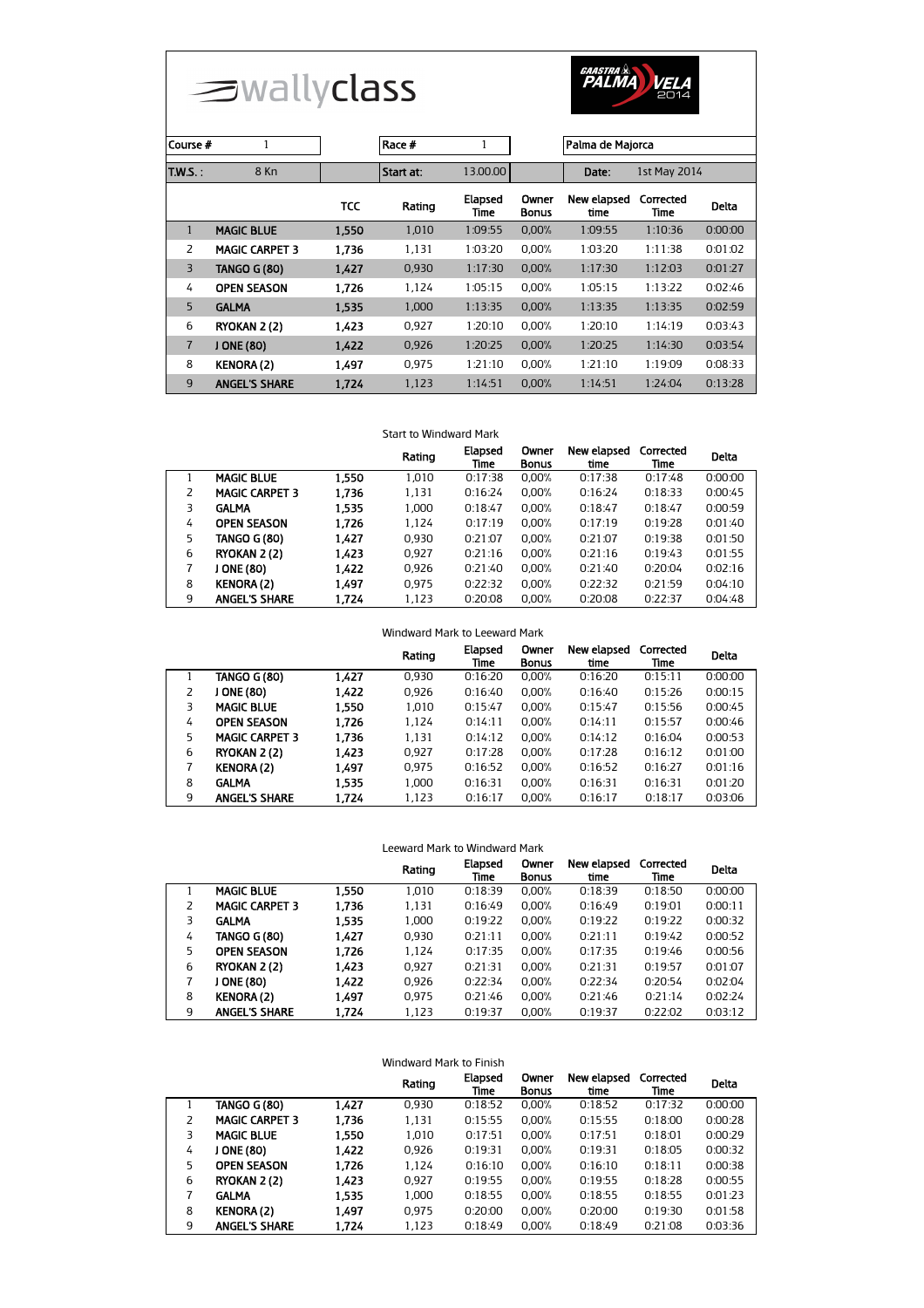



| 1<br>Course #  |                       |            | $\overline{2}$<br>Race # |                        |                |                     | Palma de Majorca  |              |  |
|----------------|-----------------------|------------|--------------------------|------------------------|----------------|---------------------|-------------------|--------------|--|
|                |                       |            |                          |                        |                |                     |                   |              |  |
| $T.W.S.$ :     | 8 Kn                  |            | Start at:                | 14.46.00               |                | Date:               | 1st May 2014      |              |  |
|                |                       | <b>TCC</b> | Rating                   | <b>Elapsed</b><br>Time | Owner<br>Bonus | New elapsed<br>time | Corrected<br>Time | <b>Delta</b> |  |
| $\mathbf{1}$   | <b>MAGIC CARPET 3</b> | 1,736      | 1,131                    | 1:03:45                | 0.00%          | 1:03:45             | 1:12:06           | 0:00:00      |  |
| 2              | <b>MAGIC BLUE</b>     | 1.550      | 1.010                    | 1:11:41                | 0.00%          | 1:11:41             | 1:12:23           | 0:00:17      |  |
| $\overline{3}$ | <b>TANGO G (80)</b>   | 1.427      | 0,930                    | 1:18:20                | 0.00%          | 1:18:20             | 1:12:49           | 0:00:43      |  |
| 4              | <b>OPEN SEASON</b>    | 1.726      | 1.124                    | 1:04:57                | 0.00%          | 1:04:57             | 1:13:02           | 0:00:56      |  |
| 5              | J ONE (80)            | 1,422      | 0.926                    | 1:19:28                | 0.00%          | 1:19:28             | 1:13:37           | 0:01:31      |  |
| 6              | RYOKAN 2 (2)          | 1.423      | 0.927                    | 1:20:06                | 0.00%          | 1:20:06             | 1:14:15           | 0:02:09      |  |
| $\overline{7}$ | <b>GALMA</b>          | 1.535      | 1,000                    | 1:14:33                | 0.00%          | 1:14:33             | 1:14:33           | 0:02:27      |  |
| 8              | <b>KENORA (2)</b>     | 1.497      | 0.975                    | 1:22:24                | 0.00%          | 1:22:24             | 1:20:22           | 0:08:16      |  |
| 9              | <b>ANGEL'S SHARE</b>  | 1,724      | 1,123                    | 1:13:26                | 0.00%          | 1:13:26             | 1:22:28           | 0:10:23      |  |

## Start to Windward Mark

|   |                       |       | Rating | <b>Elapsed</b><br>Time | Owner<br><b>Bonus</b> | New elapsed<br>time | Corrected<br>Time | <b>Delta</b> |
|---|-----------------------|-------|--------|------------------------|-----------------------|---------------------|-------------------|--------------|
|   | <b>MAGIC BLUE</b>     | 1.550 | 1,010  | 0:20:06                | 0.00%                 | 0:20:06             | 0:20:18           | 0:00:00      |
|   | <b>MAGIC CARPET 3</b> | 1.736 | 1,131  | 0:17:58                | 0.00%                 | 0:17:58             | 0:20:19           | 0:00:01      |
| 3 | <b>OPEN SEASON</b>    | 1.726 | 1,124  | 0:18:17                | 0.00%                 | 0:18:17             | 0:20:33           | 0:00:16      |
| 4 | <b>TANGO G (80)</b>   | 1.427 | 0.930  | 0:22:14                | 0.00%                 | 0:22:14             | 0:20:40           | 0:00:22      |
| 5 | RYOKAN 2 (2)          | 1.423 | 0.927  | 0:22:32                | 0.00%                 | 0:22:32             | 0:20:53           | 0:00:36      |
| 6 | <b>GALMA</b>          | 1.535 | 1.000  | 0:20:56                | 0.00%                 | 0:20:56             | 0:20:56           | 0:00:38      |
|   | <b>ONE (80)</b>       | 1.422 | 0.926  | 0:22:50                | 0.00%                 | 0:22:50             | 0:21:09           | 0:00:51      |
| 8 | <b>ANGEL'S SHARE</b>  | 1.724 | 1,123  | 0:20:39                | 0.00%                 | 0:20:39             | 0:23:12           | 0:02:54      |
| 9 | <b>KENORA (2)</b>     | 1.497 | 0.975  | 0:23:51                | 0.00%                 | 0:23:51             | 0:23:16           | 0:02:58      |

|   |                       |       | Rating | Elapsed<br>Time | Owner<br><b>Bonus</b> | New elapsed<br>time | Corrected<br>Time | Delta   |
|---|-----------------------|-------|--------|-----------------|-----------------------|---------------------|-------------------|---------|
|   | <b>MAGIC CARPET 3</b> | 1.736 | 1,131  | 0:14:11         | $0.00\%$              | 0:14:11             | 0:16:02           | 0:00:00 |
| 2 | TANGO G (80)          | 1,427 | 0.930  | 0:17:31         | 0.00%                 | 0:17:31             | 0:16:17           | 0:00:15 |
| 3 | ONE (80)              | 1,422 | 0.926  | 0:17:50         | 0.00%                 | 0:17:50             | 0:16:31           | 0:00:29 |
| 4 | <b>OPEN SEASON</b>    | 1.726 | 1.124  | 0:14:46         | 0.00%                 | 0:14:46             | 0:16:36           | 0:00:34 |
| 5 | <b>MAGIC BLUE</b>     | 1,550 | 1.010  | 0:16:42         | 0.00%                 | 0:16:42             | 0:16:52           | 0:00:49 |
| 6 | RYOKAN 2 (2)          | 1,423 | 0.927  | 0:18:14         | 0.00%                 | 0:18:14             | 0:16:54           | 0:00:52 |
| 7 | <b>GALMA</b>          | 1,535 | 1.000  | 0:17:31         | 0.00%                 | 0:17:31             | 0:17:31           | 0:01:29 |
| 8 | <b>KENORA (2)</b>     | 1.497 | 0.975  | 0:18:25         | 0.00%                 | 0:18:25             | 0:17:58           | 0:01:55 |
| 9 | <b>ANGEL'S SHARE</b>  | 1.724 | 1.123  | 0:17:12         | $0.00\%$              | 0:17:12             | 0:19:19           | 0:03:17 |

| Leeward Mark to Windward Mark                                                                           |                       |       |       |         |       |         |         |         |  |
|---------------------------------------------------------------------------------------------------------|-----------------------|-------|-------|---------|-------|---------|---------|---------|--|
| Owner<br>New elapsed<br>Elapsed<br>Corrected<br>Rating<br>Delta<br>time<br><b>Bonus</b><br>Time<br>Time |                       |       |       |         |       |         |         |         |  |
|                                                                                                         | <b>MAGIC BLUE</b>     | 1.550 | 1.010 | 0:18:00 | 0.00% | 0:18:00 | 0:18:11 | 0:00:00 |  |
| 2                                                                                                       | <b>GALMA</b>          | 1.535 | 1.000 | 0:18:21 | 0.00% | 0:18:21 | 0:18:21 | 0:00:10 |  |
| 3                                                                                                       | <b>MAGIC CARPET 3</b> | 1.736 | 1,131 | 0:16:33 | 0.00% | 0:16:33 | 0:18:43 | 0:00:32 |  |
| 4                                                                                                       | J ONE (80)            | 1.422 | 0.926 | 0:20:19 | 0.00% | 0:20:19 | 0:18:49 | 0:00:39 |  |
| 5.                                                                                                      | <b>OPEN SEASON</b>    | 1.726 | 1.124 | 0:16:45 | 0.00% | 0:16:45 | 0:18:50 | 0:00:39 |  |
| 6                                                                                                       | TANGO G (80)          | 1.427 | 0.930 | 0:20:26 | 0.00% | 0:20:26 | 0:19:00 | 0:00:49 |  |
| 7                                                                                                       | RYOKAN 2 (2)          | 1.423 | 0.927 | 0:20:46 | 0.00% | 0:20:46 | 0:19:15 | 0:01:05 |  |
| 8                                                                                                       | <b>KENORA (2)</b>     | 1.497 | 0.975 | 0:21:16 | 0.00% | 0:21:16 | 0:20:44 | 0:02:34 |  |
| 9                                                                                                       | <b>ANGEL'S SHARE</b>  | 1.724 | 1,123 | 0:18:34 | 0.00% | 0:18:34 | 0:20:51 | 0:02:41 |  |

| Windward Mark to Finish                                                                        |   |                       |       |       |         |          |         |         |         |
|------------------------------------------------------------------------------------------------|---|-----------------------|-------|-------|---------|----------|---------|---------|---------|
| New elapsed<br>Elapsed<br>Owner<br>Corrected<br>Rating<br><b>Bonus</b><br>time<br>Time<br>Time |   |                       |       |       |         |          |         |         |         |
|                                                                                                |   | TANGO G (80)          | 1,427 | 0.930 | 0:18:09 | $0.00\%$ | 0:18:09 | 0:16:52 | 0:00:00 |
|                                                                                                | 2 | <b>MAGIC CARPET 3</b> | 1.736 | 1,131 | 0:15:03 | 0.00%    | 0:15:03 | 0:17:01 | 0:00:09 |
|                                                                                                | 3 | <b>OPEN SEASON</b>    | 1.726 | 1.124 | 0:15:09 | 0.00%    | 0:15:09 | 0:17:02 | 0:00:10 |
|                                                                                                | 4 | <b>MAGIC BLUE</b>     | 1,550 | 1.010 | 0:16:53 | 0.00%    | 0:16:53 | 0:17:03 | 0:00:11 |
|                                                                                                | 5 | J ONE (80)            | 1,422 | 0.926 | 0:18:29 | 0.00%    | 0:18:29 | 0:17:07 | 0:00:15 |
|                                                                                                | 6 | <b>RYOKAN 2 (2)</b>   | 1.423 | 0.927 | 0:18:34 | 0.00%    | 0:18:34 | 0:17:13 | 0:00:20 |
|                                                                                                | 7 | <b>GALMA</b>          | 1,535 | 1,000 | 0:17:45 | 0.00%    | 0:17:45 | 0:17:45 | 0:00:53 |
|                                                                                                | 8 | <b>KENORA (2)</b>     | 1.497 | 0.975 | 0:18:52 | 0.00%    | 0:18:52 | 0:18:24 | 0:01:32 |
|                                                                                                | 9 | <b>ANGEL'S SHARE</b>  | 1.724 | 1.123 | 0:17:01 | 0.00%    | 0:17:01 | 0:19:07 | 0:02:14 |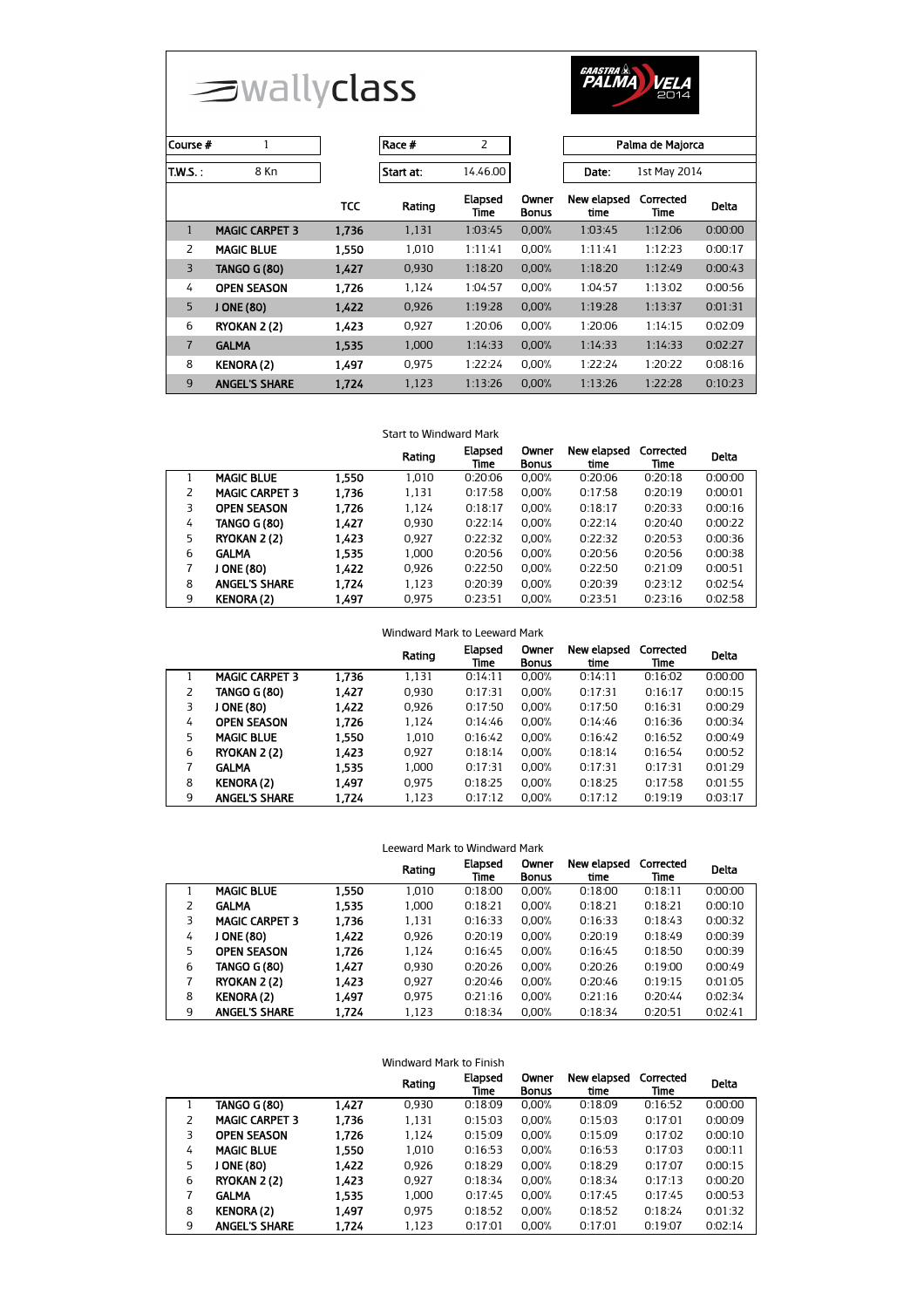



| Course # |            | Race #    |          |       | Palma de Majorca |
|----------|------------|-----------|----------|-------|------------------|
| 'T.W.S   | 16 - 18 Kn | Start at: | 15.15.00 | Date: | 2nd May 2014     |
|          |            |           | --       |       | .                |

|                | 10 - 10 MI            |            | suutat. | 15.15.UU               |                       | valc.               | ZHU PIOY ZUI4     |              |
|----------------|-----------------------|------------|---------|------------------------|-----------------------|---------------------|-------------------|--------------|
|                |                       | <b>TCC</b> | Rating  | <b>Elapsed</b><br>Time | Owner<br><b>Bonus</b> | New elapsed<br>time | Corrected<br>Time | <b>Delta</b> |
| $\mathbf{1}$   | <b>MAGIC BLUE</b>     | 1.550      | 1.010   | 1:05:21                | 0.00%                 | 1:05:21             | 1:05:59           | 0:00:00      |
| 2              | <b>MAGIC CARPET 3</b> | 1.736      | 1.131   | 0:59:20                | 0.00%                 | 0:59:20             | 1:07:06           | 0:01:07      |
| 3              | J ONE (80)            | 1.422      | 0.926   | 1:13:07                | 0.00%                 | 1:13:07             | 1:07:44           | 0:01:45      |
| 4              | <b>GALMA</b>          | 1.535      | 1.000   | 1:07:52                | 0.00%                 | 1:07:52             | 1:07:52           | 0:01:53      |
| 5              | RYOKAN 2(2)           | 1.423      | 0,927   | 1:15:34                | 0.00%                 | 1:15:34             | 1:10:03           | 0:04:04      |
| 6              | <b>KENORA (2)</b>     | 1.497      | 0.975   | 1:14:38                | 0.00%                 | 1:14:38             | 1:12:47           | 0:06:48      |
| $\overline{7}$ | <b>ANGEL'S SHARE</b>  | 1.724      | 1,123   | 1:05:24                | 0.00%                 | 1:05:24             | 1:13:27           | 0:07:28      |
| 8              | <b>TANGO G (80)</b>   | 1.427      | 0.930   | $^{\prime\prime}$      | 0.00%                 | $^{\prime\prime}$   | $\prime$          | <b>DNF</b>   |
| 9              | <b>OPEN SEASON</b>    | 1,726      | 1,124   | $\mathcal{U}$          | 0.00%                 | $\mathcal{U}$       | $\mathcal{U}$     | <b>DNF</b>   |

## Start to Windward Mark

|   |                       |       | Rating | Elapsed<br>Time | Owner<br><b>Bonus</b> | New elapsed<br>time | Corrected<br>Time | <b>Delta</b> |
|---|-----------------------|-------|--------|-----------------|-----------------------|---------------------|-------------------|--------------|
|   | <b>MAGIC BLUE</b>     | 1.550 | 1.010  | 0:17:56         | 0.00%                 | 0:17:56             | 0:18:07           | 0:00:00      |
|   | <b>MAGIC CARPET 3</b> | 1.736 | 1,131  | 0:16:28         | 0.00%                 | 0:16:28             | 0:18:37           | 0:00:31      |
| 3 | ONE (80)              | 1.422 | 0,926  | 0:20:42         | 0.00%                 | 0:20:42             | 0:19:11           | 0:01:04      |
| 4 | <b>OPEN SEASON</b>    | 1.726 | 1.124  | 0:17:06         | 0.00%                 | 0:17:06             | 0:19:14           | 0:01:07      |
| 5 | <b>GALMA</b>          | 1.535 | 1.000  | 0:19:26         | 0.00%                 | 0:19:26             | 0:19:26           | 0:01:19      |
| 6 | RYOKAN 2 (2)          | 1.423 | 0.927  | 0:21:15         | 0.00%                 | 0:21:15             | 0:19:42           | 0:01:35      |
|   | <b>TANGO G (80)</b>   | 1.427 | 0.930  | 0:21:28         | 0.00%                 | 0:21:28             | 0:19:57           | 0:01:51      |
| 8 | <b>ANGEL'S SHARE</b>  | 1.724 | 1,123  | 0:18:39         | 0.00%                 | 0:18:39             | 0:20:57           | 0:02:50      |
| 9 | <b>KENORA (2)</b>     | 1.497 | 0.975  | 0:21:45         | 0.00%                 | 0:21:45             | 0:21:13           | 0:03:06      |

|   |                       |       | Rating | Elapsed<br>Time   | Owner<br><b>Bonus</b> | New elapsed<br>time | Corrected<br>Time | <b>Delta</b>      |
|---|-----------------------|-------|--------|-------------------|-----------------------|---------------------|-------------------|-------------------|
|   | <b>MAGIC BLUE</b>     | 1.550 | 1.010  | 0:13:35           | 0.00%                 | 0:13:35             | 0:13:43           | 0:00:00           |
|   | <b>MAGIC CARPET 3</b> | 1.736 | 1.131  | 0:12:08           | 0.00%                 | 0:12:08             | 0:13:43           | 0:00:00           |
| 3 | <b>GALMA</b>          | 1,535 | 1.000  | 0:13:53           | 0.00%                 | 0:13:53             | 0:13:53           | 0:00:10           |
| 4 | J ONE (80)            | 1.422 | 0.926  | 0:15:04           | 0.00%                 | 0:15:04             | 0:13:57           | 0:00:14           |
| 5 | <b>ANGEL'S SHARE</b>  | 1,724 | 1,123  | 0:13:13           | 0.00%                 | 0:13:13             | 0:14:51           | 0:01:08           |
| 6 | <b>KENORA (2)</b>     | 1.497 | 0.975  | 0:15:15           | 0.00%                 | 0:15:15             | 0:14:52           | 0:01:09           |
|   | <b>RYOKAN 2 (2)</b>   | 1,423 | 0.927  | 0:16:40           | 0.00%                 | 0:16:40             | 0:15:27           | 0:01:44           |
| 8 | TANGO G (80)          | 1.427 | 0.930  | $^{\prime\prime}$ | 0.00%                 | $^{\prime\prime}$   | $^{\prime\prime}$ | $^{\prime\prime}$ |
| 9 | <b>OPEN SEASON</b>    | 1.726 | 1.124  | 11                | 0.00%                 | $^{\prime\prime}$   | $^{\prime\prime}$ | $^{\prime\prime}$ |

| Leeward Mark to Windward Mark |                       |       |        |                   |                       |                     |                   |                   |
|-------------------------------|-----------------------|-------|--------|-------------------|-----------------------|---------------------|-------------------|-------------------|
|                               |                       |       | Rating | Elapsed<br>Time   | Owner<br><b>Bonus</b> | New elapsed<br>time | Corrected<br>Time | <b>Delta</b>      |
|                               | <b>MAGIC BLUE</b>     | 1.550 | 1.010  | 0:18:56           | 0.00%                 | 0:18:56             | 0:19:07           | 0:00:00           |
| 2                             | <b>GALMA</b>          | 1.535 | 1,000  | 0:19:22           | 0.00%                 | 0:19:22             | 0:19:22           | 0:00:15           |
| 3                             | J ONE (80)            | 1.422 | 0.926  | 0:21:24           | 0.00%                 | 0:21:24             | 0:19:49           | 0:00:42           |
| 4                             | RYOKAN 2 (2)          | 1.423 | 0.927  | 0:21:36           | 0.00%                 | 0:21:36             | 0:20:01           | 0:00:54           |
| 5                             | <b>MAGIC CARPET 3</b> | 1.736 | 1,131  | 0:17:45           | 0.00%                 | 0:17:45             | 0:20:04           | 0:00:57           |
| 6                             | <b>ANGEL'S SHARE</b>  | 1.724 | 1.123  | 0:18:53           | 0.00%                 | 0:18:53             | 0:21:13           | 0:02:05           |
| 7                             | <b>KENORA (2)</b>     | 1.497 | 0.975  | 0:21:54           | 0.00%                 | 0:21:54             | 0:21:21           | 0:02:14           |
| 8                             | TANGO G (80)          | 1.427 | 0.930  | $^{\prime\prime}$ | 0.00%                 | $^{\prime\prime}$   | $\prime$          | $^{\prime\prime}$ |
| 9                             | <b>OPEN SEASON</b>    | 1.726 | 1.124  | 11                | 0.00%                 | $^{\prime\prime}$   | 11                | $^{\prime\prime}$ |

| Windward Mark to Finish |                       |       |        |                   |                       |                     |                   |                   |
|-------------------------|-----------------------|-------|--------|-------------------|-----------------------|---------------------|-------------------|-------------------|
|                         |                       |       | Rating | Elapsed<br>Time   | Owner<br><b>Bonus</b> | New elapsed<br>time | Corrected<br>Time | Delta             |
|                         | <b>MAGIC CARPET 3</b> | 1,736 | 1.131  | 0:12:59           | 0.00%                 | 0:12:59             | 0:14:41           | 0:00:00           |
| 2                       | J ONE (80)            | 1,422 | 0.926  | 0:15:57           | 0.00%                 | 0:15:57             | 0:14:47           | 0:00:06           |
| 3                       | <b>RYOKAN 2 (2)</b>   | 1.423 | 0.927  | 0:16:03           | 0.00%                 | 0:16:03             | 0:14:53           | 0:00:12           |
| 4                       | <b>MAGIC BLUE</b>     | 1,550 | 1.010  | 0:14:54           | $0.00\%$              | 0:14:54             | 0:15:03           | 0:00:22           |
| 5                       | <b>GALMA</b>          | 1.535 | 1.000  | 0:15:11           | 0.00%                 | 0:15:11             | 0:15:11           | 0:00:30           |
| 6                       | <b>KENORA (2)</b>     | 1.497 | 0.975  | 0:15:44           | 0.00%                 | 0:15:44             | 0:15:21           | 0:00:40           |
| 7                       | <b>ANGEL'S SHARE</b>  | 1.724 | 1,123  | 0:14:39           | 0.00%                 | 0:14:39             | 0:16:27           | 0:01:46           |
| 8                       | <b>OPEN SEASON</b>    | 1.726 | 1.124  | $^{\prime\prime}$ | $0.00\%$              | $^{\prime\prime}$   | $^{\prime\prime}$ | $^{\prime\prime}$ |
| 9                       | <b>TANGO G (80)</b>   | 1.427 | 0.930  | $^{\prime\prime}$ | 0.00%                 | $^{\prime\prime}$   | $^{\prime\prime}$ | $\mathcal{U}$     |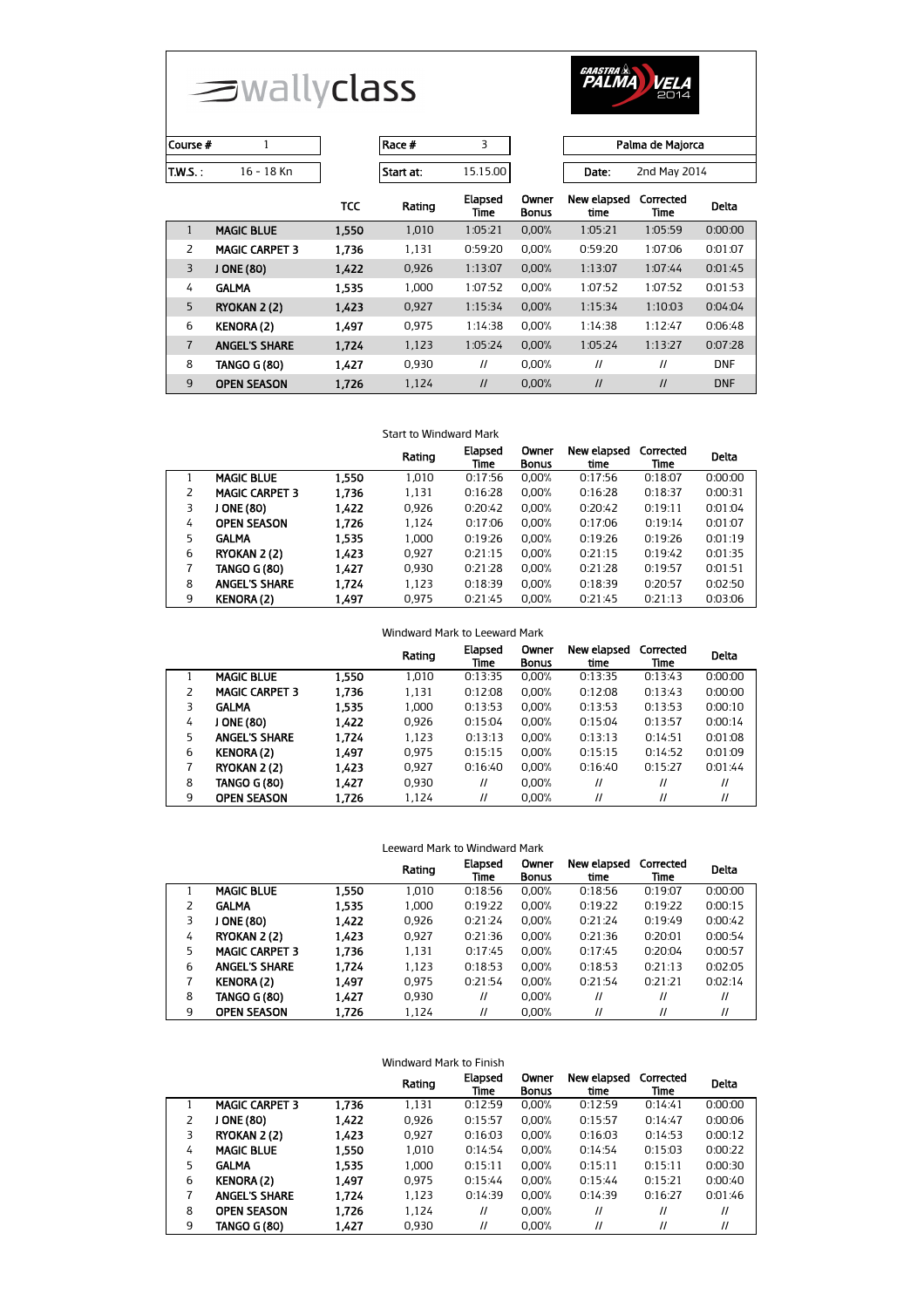



| Course # |            | Race #    |          |                             | Palma de Maiorca |
|----------|------------|-----------|----------|-----------------------------|------------------|
| T.W.S. : | 16 - 12 Kn | Start at: | 16.55.00 | Date:                       | 2nd May 2014     |
|          |            |           | F1-3-3-4 | Course Manufactured Company |                  |

| Palma de Majorca |
|------------------|
|                  |
| 2nd May 201/     |

| ate: | 2nd May 2014 |
|------|--------------|
|      |              |

|                |                       | TCC   | Rating | Elapsed<br>Time | Owner<br><b>Bonus</b> | New elapsed<br>time | Corrected<br>Time | <b>Delta</b> |
|----------------|-----------------------|-------|--------|-----------------|-----------------------|---------------------|-------------------|--------------|
| 1              | <b>OPEN SEASON</b>    | 1.726 | 1,124  | 1:04:33         | 0.00%                 | 1:04:33             | 1:12:35           | 0:00:00      |
| $\overline{2}$ | ONE (80)              | 1.422 | 0.926  | 1:19:01         | 0.00%                 | 1:19:01             | 1:13:12           | 0:00:37      |
| $\overline{3}$ | <b>MAGIC BLUE</b>     | 1.550 | 1,010  | 1:12:44         | 0.00%                 | 1:12:44             | 1:13:27           | 0:00:52      |
| 4              | RYOKAN 2(2)           | 1.423 | 0.927  | 1:20:39         | 0.00%                 | 1:20:39             | 1:14:46           | 0:02:11      |
| 5              | <b>MAGIC CARPET 3</b> | 1.736 | 1,131  | 1:06:28         | 0.00%                 | 1:06:28             | 1:15:10           | 0:02:35      |
| 6              | <b>GALMA</b>          | 1.535 | 1.000  | 1:15:14         | 0.00%                 | 1:15:14             | 1:15:14           | 0:02:39      |
| $\overline{7}$ | <b>TANGO G (80)</b>   | 1.427 | 0,930  | 1:22:01         | 0.00%                 | 1:22:01             | 1:16:15           | 0:03:40      |
| 8              | <b>KENORA (2)</b>     | 1.497 | 0.975  | 1:21:24         | 0.00%                 | 1:21:24             | 1:19:23           | 0:06:48      |
| 9              | <b>ANGEL'S SHARE</b>  | 1.724 | 1.123  | 1:11:51         | 0.00%                 | 1:11:51             | 1:20:42           | 0:08:07      |

## Start to Windward Mark

|   |                       |       | Rating | Elapsed<br>Time | Owner<br><b>Bonus</b> | New elapsed<br>time | Corrected<br>Time | <b>Delta</b> |
|---|-----------------------|-------|--------|-----------------|-----------------------|---------------------|-------------------|--------------|
|   | <b>MAGIC BLUE</b>     | 1.550 | 1.010  | 0:20:02         | $0.00\%$              | 0:20:02             | 0:20:14           | 0:00:00      |
|   | <b>OPEN SEASON</b>    | 1.726 | 1.124  | 0:18:44         | 0.00%                 | 0:18:44             | 0:21:04           | 0:00:50      |
| 3 | RYOKAN 2 (2)          | 1.423 | 0.927  | 0:22:59         | 0.00%                 | 0:22:59             | 0:21:18           | 0:01:05      |
| 4 | J ONE (80)            | 1.422 | 0.926  | 0:23:10         | 0.00%                 | 0:23:10             | 0:21:28           | 0:01:14      |
| 5 | <b>MAGIC CARPET 3</b> | 1.736 | 1,131  | 0:19:11         | 0.00%                 | 0:19:11             | 0:21:42           | 0:01:28      |
| 6 | <b>GALMA</b>          | 1.535 | 1.000  | 0:21:57         | 0.00%                 | 0:21:57             | 0:21:57           | 0:01:43      |
|   | <b>TANGO G (80)</b>   | 1.427 | 0.930  | 0:24:21         | 0.00%                 | 0:24:21             | 0:22:38           | 0:02:24      |
| 8 | <b>ANGEL'S SHARE</b>  | 1.724 | 1.123  | 0:20:14         | 0.00%                 | 0:20:14             | 0:22:43           | 0:02:30      |
| 9 | <b>KENORA (2)</b>     | 1.497 | 0.975  | 0:23:22         | 0.00%                 | 0:23:22             | 0:22:47           | 0:02:34      |

|   |                       |       | Rating | Elapsed<br>Time | Owner<br><b>Bonus</b> | New elapsed<br>time | Corrected<br>Time | <b>Delta</b> |
|---|-----------------------|-------|--------|-----------------|-----------------------|---------------------|-------------------|--------------|
|   | <b>ONE (80)</b>       | 1,422 | 0.926  | 0:16:38         | $0.00\%$              | 0:16:38             | 0:15:25           | 0:00:00      |
| 2 | <b>OPEN SEASON</b>    | 1,726 | 1,124  | 0:13:46         | 0.00%                 | 0:13:46             | 0:15:29           | 0:00:04      |
| 3 | <b>MAGIC CARPET 3</b> | 1,736 | 1.131  | 0:13:42         | 0.00%                 | 0:13:42             | 0:15:30           | 0:00:05      |
| 4 | TANGO G (80)          | 1,427 | 0.930  | 0:16:40         | 0.00%                 | 0:16:40             | 0:15:30           | 0:00:05      |
| 5 | <b>MAGIC BLUE</b>     | 1.550 | 1.010  | 0:15:52         | 0.00%                 | 0:15:52             | 0:16:01           | 0:00:37      |
| 6 | <b>GALMA</b>          | 1.535 | 1,000  | 0:16:07         | 0.00%                 | 0:16:07             | 0:16:07           | 0:00:42      |
|   | <b>RYOKAN 2 (2)</b>   | 1,423 | 0.927  | 0:17:25         | 0.00%                 | 0:17:25             | 0:16:09           | 0:00:44      |
| 8 | <b>KENORA (2)</b>     | 1.497 | 0.975  | 0:17:37         | 0.00%                 | 0:17:37             | 0:17:11           | 0:01:46      |
| 9 | <b>ANGEL'S SHARE</b>  | 1.724 | 1.123  | 0:16:01         | 0.00%                 | 0:16:01             | 0:17:59           | 0:02:35      |

| Leeward Mark to Windward Mark |                       |       |        |                 |                       |                     |                   |              |
|-------------------------------|-----------------------|-------|--------|-----------------|-----------------------|---------------------|-------------------|--------------|
|                               |                       |       | Rating | Elapsed<br>Time | Owner<br><b>Bonus</b> | New elapsed<br>time | Corrected<br>Time | <b>Delta</b> |
|                               | J ONE (80)            | 1.422 | 0.926  | 0:21:24         | 0.00%                 | 0:21:24             | 0:19:49           | 0:00:00      |
| 2                             | <b>OPEN SEASON</b>    | 1.726 | 1,124  | 0:17:47         | 0.00%                 | 0:17:47             | 0:20:00           | 0:00:10      |
| 3                             | RYOKAN 2 (2)          | 1.423 | 0.927  | 0:21:51         | 0.00%                 | 0:21:51             | 0:20:15           | 0:00:26      |
| 4                             | <b>MAGIC BLUE</b>     | 1.550 | 1.010  | 0:20:16         | 0.00%                 | 0:20:16             | 0:20:28           | 0:00:38      |
| 5.                            | <b>GALMA</b>          | 1.535 | 1.000  | 0:20:57         | 0.00%                 | 0:20:57             | 0:20:57           | 0:01:08      |
| 6                             | TANGO G (80)          | 1.427 | 0.930  | 0:23:23         | 0.00%                 | 0:23:23             | 0:21:44           | 0:01:55      |
| 7                             | <b>MAGIC CARPET 3</b> | 1.736 | 1,131  | 0:19:22         | 0.00%                 | 0:19:22             | 0:21:54           | 0:02:05      |
| 8                             | <b>KENORA (2)</b>     | 1.497 | 0.975  | 0:23:03         | 0.00%                 | 0:23:03             | 0:22:29           | 0:02:39      |
| 9                             | <b>ANGEL'S SHARE</b>  | 1.724 | 1,123  | 0:20:29         | 0.00%                 | 0:20:29             | 0:23:00           | 0:03:11      |

| Windward Mark to Finish |                       |       |        |                 |                       |                     |                   |         |
|-------------------------|-----------------------|-------|--------|-----------------|-----------------------|---------------------|-------------------|---------|
|                         |                       |       | Rating | Elapsed<br>Time | Owner<br><b>Bonus</b> | New elapsed<br>time | Corrected<br>Time | Delta   |
|                         | <b>OPEN SEASON</b>    | 1.726 | 1.124  | 0:14:16         | 0.00%                 | 0:14:16             | 0:16:03           | 0:00:00 |
| 2                       | <b>MAGIC CARPET 3</b> | 1.736 | 1.131  | 0:14:13         | 0.00%                 | 0:14:13             | 0:16:05           | 0:00:02 |
| 3                       | <b>GALMA</b>          | 1,535 | 1,000  | 0:16:13         | 0.00%                 | 0:16:13             | 0:16:13           | 0:00:10 |
| 4                       | <b>TANGO G (80)</b>   | 1,427 | 0.930  | 0:17:37         | 0.00%                 | 0:17:37             | 0:16:23           | 0:00:20 |
| 5                       | J ONE (80)            | 1,422 | 0.926  | 0:17:49         | 0.00%                 | 0:17:49             | 0:16:30           | 0:00:28 |
| 6                       | <b>MAGIC BLUE</b>     | 1,550 | 1.010  | 0:16:34         | 0.00%                 | 0:16:34             | 0:16:44           | 0:00:41 |
| 7                       | <b>KENORA (2)</b>     | 1.497 | 0.975  | 0:17:22         | 0.00%                 | 0:17:22             | 0:16:56           | 0:00:54 |
| 8                       | <b>ANGEL'S SHARE</b>  | 1.724 | 1.123  | 0:15:07         | 0.00%                 | 0:15:07             | 0:16:59           | 0:00:56 |
| 9                       | <b>RYOKAN 2 (2)</b>   | 1.423 | 0.927  | 0:18:24         | 0.00%                 | 0:18:24             | 0:17:03           | 0:01:01 |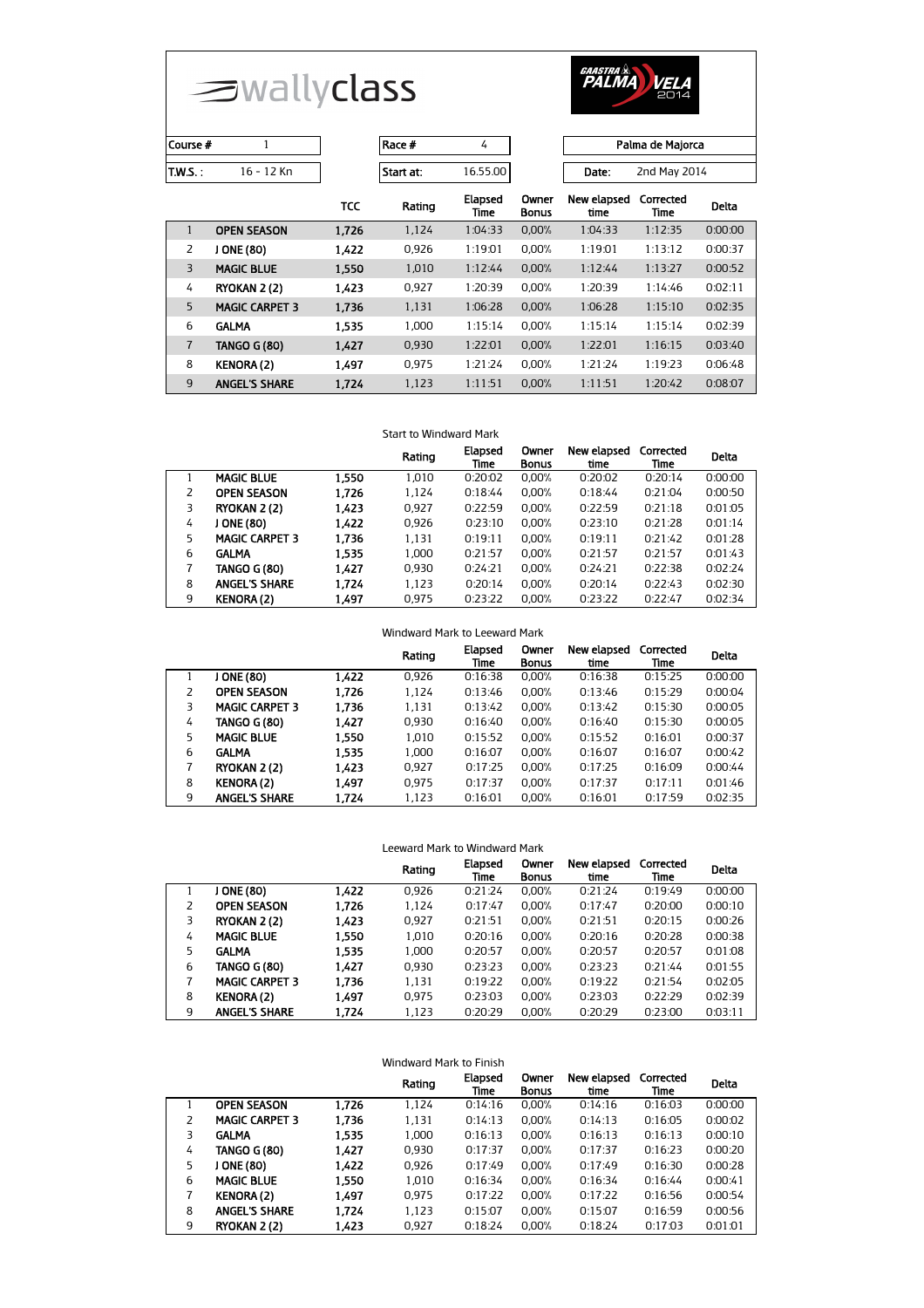



| Course #       | 1 Inshore             |            | Race #    | 5               |                       |                     | Palma de Majorca  |              |  |
|----------------|-----------------------|------------|-----------|-----------------|-----------------------|---------------------|-------------------|--------------|--|
| <b>T.W.S.:</b> | 10 - 12 Kn            |            | Start at: | 12.00.00        |                       | Date:               | 3rd May 2014      |              |  |
|                |                       | <b>TCC</b> | Rating    | Elapsed<br>Time | Owner<br><b>Bonus</b> | New elapsed<br>time | Corrected<br>Time | <b>Delta</b> |  |
| 1              | <b>MAGIC CARPET 3</b> | 1.736      | 1.131     | 2:33:45         | 0,00%                 | 2:33:45             | 2:53:53           | 0:00:00      |  |
| 2              | <b>GALMA</b>          | 1.535      | 1.000     | 2:54:25         | 0.00%                 | 2:54:25             | 2:54:25           | 0:00:32      |  |
| 3              | <b>MAGIC BLUE</b>     | 1.550      | 1.010     | 2:52:59         | 0.00%                 | 2:52:59             | 2:54:40           | 0:00:47      |  |
| 4              | <b>OPEN SEASON</b>    | 1.726      | 1.124     | 2:37:28         | 0.00%                 | 2:37:28             | 2:57:04           | 0:03:11      |  |
| 5              | J ONE (80)            | 1.422      | 0.926     | 3:13:40         | 0.00%                 | 3:13:40             | 2:59:25           | 0:05:32      |  |
| 6              | RYOKAN 2 (2)          | 1.423      | 0.927     | 3:17:33         | 0.00%                 | 3:17:33             | 3:03:08           | 0:09:15      |  |
| $\overline{7}$ | <b>TANGO G (80)</b>   | 1.427      | 0.930     | 3:18:18         | 0.00%                 | 3:18:18             | 3:04:21           | 0:10:28      |  |
| 8              | <b>ANGEL'S SHARE</b>  | 1.724      | 1.123     | 2:45:49         | 0.00%                 | 2:45:49             | 3:06:14           | 0:12:21      |  |
| 9              | <b>KENORA (2)</b>     | 1.497      | 0.975     | 3:15:19         | 0.00%                 | 3:15:19             | 3:10:29           | 0:16:36      |  |

## Start to Sech Island

|    |                       |       | Rating | Elapsed<br>Time | Owner<br><b>Bonus</b> | New elapsed<br>time | Corrected<br>Time | <b>Delta</b> |
|----|-----------------------|-------|--------|-----------------|-----------------------|---------------------|-------------------|--------------|
|    | <b>MAGIC CARPET 3</b> | 1.736 | 1,131  | 0:57:10         | 0.00%                 | 0:57:10             | 1:04:39           | 0:00:00      |
|    | <b>MAGIC BLUE</b>     | 1.550 | 1.010  | 1:04:49         | 0.00%                 | 1:04:49             | 1:05:27           | 0:00:48      |
| 3  | <b>GALMA</b>          | 1.535 | 1,000  | 1:06:21         | 0.00%                 | 1:06:21             | 1:06:21           | 0:01:42      |
| 4  | <b>OPEN SEASON</b>    | 1.726 | 1.124  | 0:59:40         | 0.00%                 | 0:59:40             | 1:07:05           | 0:02:26      |
| 5. | J ONE (80)            | 1.422 | 0.926  | 1:12:52         | 0.00%                 | 1:12:52             | 1:07:30           | 0:02:51      |
| 6  | <b>ANGEL'S SHARE</b>  | 1.724 | 1.123  | 1:01:08         | 0.00%                 | 1:01:08             | 1:08:40           | 0:04:00      |
|    | RYOKAN 2 (2)          | 1.423 | 0.927  | 1:15:04         | 0.00%                 | 1:15:04             | 1:09:35           | 0:04:56      |
| 8  | <b>KENORA (2)</b>     | 1.497 | 0.975  | 1:11:40         | 0.00%                 | 1:11:40             | 1:09:54           | 0:05:14      |
| 9  | <b>TANGO G (80)</b>   | 1.427 | 0.930  | 1:18:20         | 0.00%                 | 1:18:20             | 1:12:49           | 0:08:10      |

## Sech Island to Leeward Mark

|   |                       |       | Rating | Elapsed<br>Time | Owner<br><b>Bonus</b> | New elapsed<br>time | Corrected<br>Time | <b>Delta</b> |
|---|-----------------------|-------|--------|-----------------|-----------------------|---------------------|-------------------|--------------|
|   | <b>MAGIC CARPET 3</b> | 1.736 | 1.131  | 0:25:51         | 0.00%                 | 0:25:51             | 0:29:14           | 0:00:00      |
| 2 | <b>GALMA</b>          | 1.535 | 1.000  | 0:30:10         | 0.00%                 | 0:30:10             | 0:30:10           | 0:00:56      |
| 3 | TANGO G (80)          | 1,427 | 0.930  | 0:32:59         | 0.00%                 | 0:32:59             | 0:30:40           | 0:01:26      |
| 4 | <b>MAGIC BLUE</b>     | 1.550 | 1.010  | 0:30:37         | 0.00%                 | 0:30:37             | 0:30:55           | 0:01:41      |
| 5 | <b>OPEN SEASON</b>    | 1,726 | 1.124  | 0:27:41         | 0.00%                 | 0:27:41             | 0:31:08           | 0:01:54      |
| 6 | ONE (80)              | 1,422 | 0.926  | 0:34:05         | 0.00%                 | 0:34:05             | 0:31:34           | 0:02:20      |
| 7 | <b>ANGEL'S SHARE</b>  | 1,724 | 1,123  | 0:28:38         | 0.00%                 | 0:28:38             | 0:32:10           | 0:02:55      |
| 8 | RYOKAN 2 (2)          | 1,423 | 0.927  | 0:35:10         | 0.00%                 | 0:35:10             | 0:32:36           | 0:03:22      |
| 9 | <b>KENORA (2)</b>     | 1,497 | 0.975  | 0:35:35         | 0.00%                 | 0:35:35             | 0:34:42           | 0:05:28      |

| Leeward Mark to Sech Island |    |                       |       |        |                 |                       |                     |                   |         |
|-----------------------------|----|-----------------------|-------|--------|-----------------|-----------------------|---------------------|-------------------|---------|
|                             |    |                       |       | Rating | Elapsed<br>Time | Owner<br><b>Bonus</b> | New elapsed<br>time | Corrected<br>Time | Delta   |
|                             |    | RYOKAN 2 (2)          | 1.423 | 0.927  | 0:36:08         | $0.00\%$              | 0:36:08             | 0:33:30           | 0:00:00 |
|                             | 2  | J ONE (80)            | 1.422 | 0.926  | 0:36:27         | 0.00%                 | 0:36:27             | 0:33:46           | 0:00:16 |
|                             | 3  | <b>MAGIC BLUE</b>     | 1.550 | 1.010  | 0:33:28         | 0.00%                 | 0:33:28             | 0:33:48           | 0:00:18 |
|                             | 4  | <b>GALMA</b>          | 1.535 | 1.000  | 0:34:05         | 0.00%                 | 0:34:05             | 0:34:05           | 0:00:35 |
|                             | 5. | TANGO G (80)          | 1.427 | 0.930  | 0:37:14         | 0.00%                 | 0:37:14             | 0:34:37           | 0:01:07 |
|                             | 6  | <b>OPEN SEASON</b>    | 1.726 | 1.124  | 0:31:11         | 0.00%                 | 0:31:11             | 0:35:04           | 0:01:34 |
|                             | 7  | <b>MAGIC CARPET 3</b> | 1.736 | 1,131  | 0:31:36         | 0.00%                 | 0:31:36             | 0:35:44           | 0:02:14 |
|                             | 8  | <b>KENORA (2)</b>     | 1.497 | 0.975  | 0:38:57         | 0.00%                 | 0:38:57             | 0:37:59           | 0:04:29 |
|                             | 9  | <b>ANGEL'S SHARE</b>  | 1.724 | 1.123  | 0:34:22         | 0.00%                 | 0:34:22             | 0:38:36           | 0:05:06 |

| Sech Island to Finish |                       |       |        |                 |                       |                     |                   |         |
|-----------------------|-----------------------|-------|--------|-----------------|-----------------------|---------------------|-------------------|---------|
|                       |                       |       | Rating | Elapsed<br>Time | Owner<br><b>Bonus</b> | New elapsed<br>time | Corrected<br>Time | Delta   |
|                       | <b>OPEN SEASON</b>    | 1.726 | 1,124  | 0:38:56         | 0.00%                 | 0:38:56             | 0:43:47           | 0:00:00 |
| 2                     | <b>GALMA</b>          | 1,535 | 1.000  | 0:43:49         | 0.00%                 | 0:43:49             | 0:43:49           | 0:00:02 |
| 3                     | <b>MAGIC CARPET 3</b> | 1.736 | 1,131  | 0:39:08         | 0.00%                 | 0:39:08             | 0:44:15           | 0:00:29 |
| 4                     | <b>MAGIC BLUE</b>     | 1,550 | 1.010  | 0:44:05         | 0.00%                 | 0:44:05             | 0:44:31           | 0:00:44 |
| 5.                    | TANGO G (80)          | 1.427 | 0.930  | 0:49:45         | 0.00%                 | 0:49:45             | 0:46:15           | 0:02:28 |
| 6                     | J ONE (80)            | 1,422 | 0.926  | 0:50:16         | 0.00%                 | 0:50:16             | 0:46:34           | 0:02:47 |
| 7                     | <b>ANGEL'S SHARE</b>  | 1.724 | 1,123  | 0:41:41         | 0.00%                 | 0:41:41             | 0:46:49           | 0:03:02 |
| 8                     | RYOKAN 2 (2)          | 1.423 | 0.927  | 0:51:11         | 0.00%                 | 0:51:11             | 0:47:27           | 0:03:40 |
| 9                     | <b>KENORA (2)</b>     | 1.497 | 0.975  | 0:49:07         | 0.00%                 | 0:49:07             | 0:47:54           | 0:04:07 |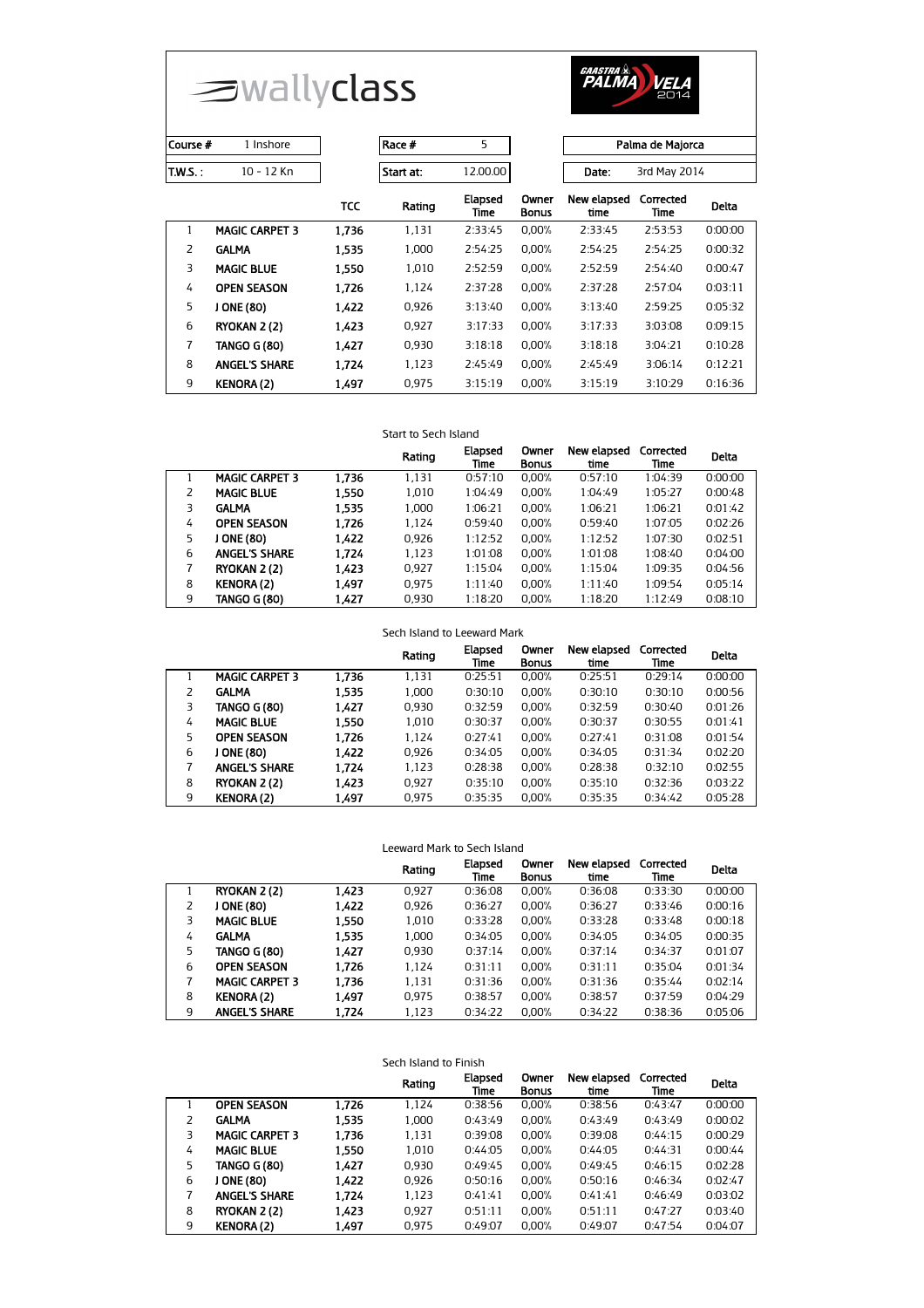surallyclass



| Course #       | 1 Inshore             |            | Race #    | 6               |                       | Palma de Majorca    |                   |              |
|----------------|-----------------------|------------|-----------|-----------------|-----------------------|---------------------|-------------------|--------------|
| <b>T.W.S.:</b> | 12 Kn                 |            | Start at: | 12.11.00        |                       | Date:               | 4th May 2014      |              |
|                |                       | <b>TCC</b> | Rating    | Elapsed<br>Time | Owner<br><b>Bonus</b> | New elapsed<br>time | Corrected<br>Time | <b>Delta</b> |
| $\mathbf{1}$   | <b>MAGIC CARPET 3</b> | 1,736      | 1,131     | 2:49:12         | 0,00%                 | 2:49:12             | 3:11:21           | 0:00:00      |
| $\overline{2}$ | J ONE (80)            | 1,422      | 0,926     | 3:30:30         | 0.00%                 | 3:30:30             | 3:15:00           | 0:03:39      |
| $\overline{3}$ | RYOKAN 2 (2)          | 1,423      | 0,927     | 3:30:53         | 0.00%                 | 3:30:53             | 3:15:30           | 0:04:08      |
| 4              | <b>GALMA</b>          | 1,535      | 1.000     | 3:15:32         | 0.00%                 | 3:15:32             | 3:15:32           | 0:04:11      |
| 5              | <b>OPEN SEASON</b>    | 1,726      | 1,124     | 2:53:56         | 0.00%                 | 2:53:56             | 3:15:35           | 0:04:13      |
| 6              | <b>TANGO G (80)</b>   | 1,427      | 0,930     | 3:31:06         | 0.00%                 | 3:31:06             | 3:16:15           | 0:04:53      |
| $\overline{7}$ | <b>MAGIC BLUE</b>     | 1,550      | 1,010     | 3:14:38         | 0.00%                 | 3:14:38             | 3:16:32           | 0:05:11      |
| 8              | <b>KENORA (2)</b>     | 1.497      | 0.975     | 3:30:47         | 0.00%                 | 3:30:47             | 3:25:34           | 0:14:13      |
| 9              | <b>ANGEL'S SHARE</b>  | 1,724      | 1,123     | 3:06:41         | 0.00%                 | 3:06:41             | 3:29:40           | 0:18:19      |

# Start to Windward Mark

|   |                       |       | Rating | Elapsed<br>Time | Owner<br><b>Bonus</b> | New elapsed<br>time | Corrected<br>Time | <b>Delta</b> |
|---|-----------------------|-------|--------|-----------------|-----------------------|---------------------|-------------------|--------------|
|   | J ONE (80)            | 1,422 | 0,926  | 0:30:42         | 0,00%                 | 0:30:42             | 0:28:26           | 0:00:00      |
| 2 | <b>MAGIC CARPET 3</b> | 1.736 | 1,131  | 0:25:14         | 0.00%                 | 0:25:14             | 0:28:32           | 0:00:06      |
| 3 | <b>GALMA</b>          | 1.535 | 1.000  | 0:28:46         | 0.00%                 | 0:28:46             | 0:28:46           | 0:00:20      |
| 4 | RYOKAN 2 (2)          | 1.423 | 0.927  | 0:31:30         | 0.00%                 | 0:31:30             | 0:29:12           | 0:00:46      |
| 5 | <b>MAGIC BLUE</b>     | 1.550 | 1,010  | 0:29:01         | 0.00%                 | 0:29:01             | 0:29:18           | 0:00:52      |
| 6 | <b>OPEN SEASON</b>    | 1,726 | 1,124  | 0:26:18         | 0.00%                 | 0:26:18             | 0:29:34           | 0:01:08      |
| 7 | <b>TANGO G (80)</b>   | 1,427 | 0.930  | 0:31:49         | 0.00%                 | 0:31:49             | 0:29:35           | 0:01:08      |
| 8 | <b>KENORA (2)</b>     | 1.497 | 0.975  | 0:30:48         | 0.00%                 | 0:30:48             | 0:30:02           | 0:01:36      |
| 9 | <b>ANGEL'S SHARE</b>  | 1,724 | 1,123  | 0:27:32         | 0.00%                 | 0:27:32             | 0:30:55           | 0:02:29      |

| Windward Mark to Bahia Mark |                       |       |        |                 |                       |                     |                   |              |
|-----------------------------|-----------------------|-------|--------|-----------------|-----------------------|---------------------|-------------------|--------------|
|                             |                       |       | Rating | Elapsed<br>Time | Owner<br><b>Bonus</b> | New elapsed<br>time | Corrected<br>Time | <b>Delta</b> |
|                             | <b>OPEN SEASON</b>    | 1.726 | 1,124  | 0:10:54         | 0.00%                 | 0:10:54             | 0:12:15           | 0:00:00      |
| 2                           | <b>ANGEL'S SHARE</b>  | 1.724 | 1,123  | 0:10:56         | 0.00%                 | 0:10:56             | 0:12:17           | 0:00:01      |
| 3                           | <b>MAGIC CARPET 3</b> | 1.736 | 1,131  | 0:10:52         | 0.00%                 | 0:10:52             | 0:12:17           | 0:00:02      |
| 4                           | <b>GALMA</b>          | 1,535 | 1,000  | 0:12:18         | 0.00%                 | 0:12:18             | 0:12:18           | 0:00:03      |
| 5                           | <b>MAGIC BLUE</b>     | 1,550 | 1,010  | 0:12:17         | 0.00%                 | 0:12:17             | 0:12:24           | 0:00:09      |
| 6                           | <b>KENORA (2)</b>     | 1.497 | 0.975  | 0:12:55         | 0.00%                 | 0:12:55             | 0:12:36           | 0:00:20      |
| 7                           | RYOKAN 2 (2)          | 1.423 | 0.927  | 0:13:36         | 0.00%                 | 0:13:36             | 0:12:36           | 0:00:21      |
| 8                           | J ONE (80)            | 1.422 | 0.926  | 0:13:41         | 0.00%                 | 0:13:41             | 0:12:41           | 0:00:25      |
| 9                           | <b>TANGO G (80)</b>   | 1,427 | 0,930  | 0:13:39         | 0.00%                 | 0:13:39             | 0:12:41           | 0:00:26      |

| Bahia Mark to Illetes |                       |       |        |                 |                       |                     |                   |              |
|-----------------------|-----------------------|-------|--------|-----------------|-----------------------|---------------------|-------------------|--------------|
|                       |                       |       | Rating | Elapsed<br>Time | Owner<br><b>Bonus</b> | New elapsed<br>time | Corrected<br>Time | <b>Delta</b> |
|                       | <b>OPEN SEASON</b>    | 1,726 | 1,124  | 0:21:24         | 0.00%                 | 0:21:24             | 0:24:04           | 0:00:00      |
| 2                     | <b>MAGIC CARPET 3</b> | 1.736 | 1,131  | 0:21:36         | $0.00\%$              | 0:21:36             | 0:24:26           | 0:00:22      |
| 3                     | <b>GALMA</b>          | 1.535 | 1,000  | 0:24:48         | 0.00%                 | 0:24:48             | 0:24:48           | 0:00:44      |
| 4                     | <b>MAGIC BLUE</b>     | 1.550 | 1.010  | 0:24:50         | 0.00%                 | 0:24:50             | 0:25:05           | 0:01:01      |
| 5                     | ONE (80)              | 1.422 | 0,926  | 0:27:23         | 0.00%                 | 0:27:23             | 0:25:22           | 0:01:18      |
| 6                     | TANGO G (80)          | 1,427 | 0.930  | 0:28:07         | 0.00%                 | 0:28:07             | 0:26:08           | 0:02:05      |
| 7                     | RYOKAN 2 (2)          | 1,423 | 0.927  | 0:28:14         | 0.00%                 | 0:28:14             | 0:26:10           | 0:02:07      |
| 8                     | <b>KENORA (2)</b>     | 1.497 | 0.975  | 0:27:15         | 0.00%                 | 0:27:15             | 0:26:35           | 0:02:31      |
| 9                     | <b>ANGEL'S SHARE</b>  | 1.724 | 1.123  | 0:23:54         | 0.00%                 | 0:23:54             | 0:26:51           | 0:02:47      |